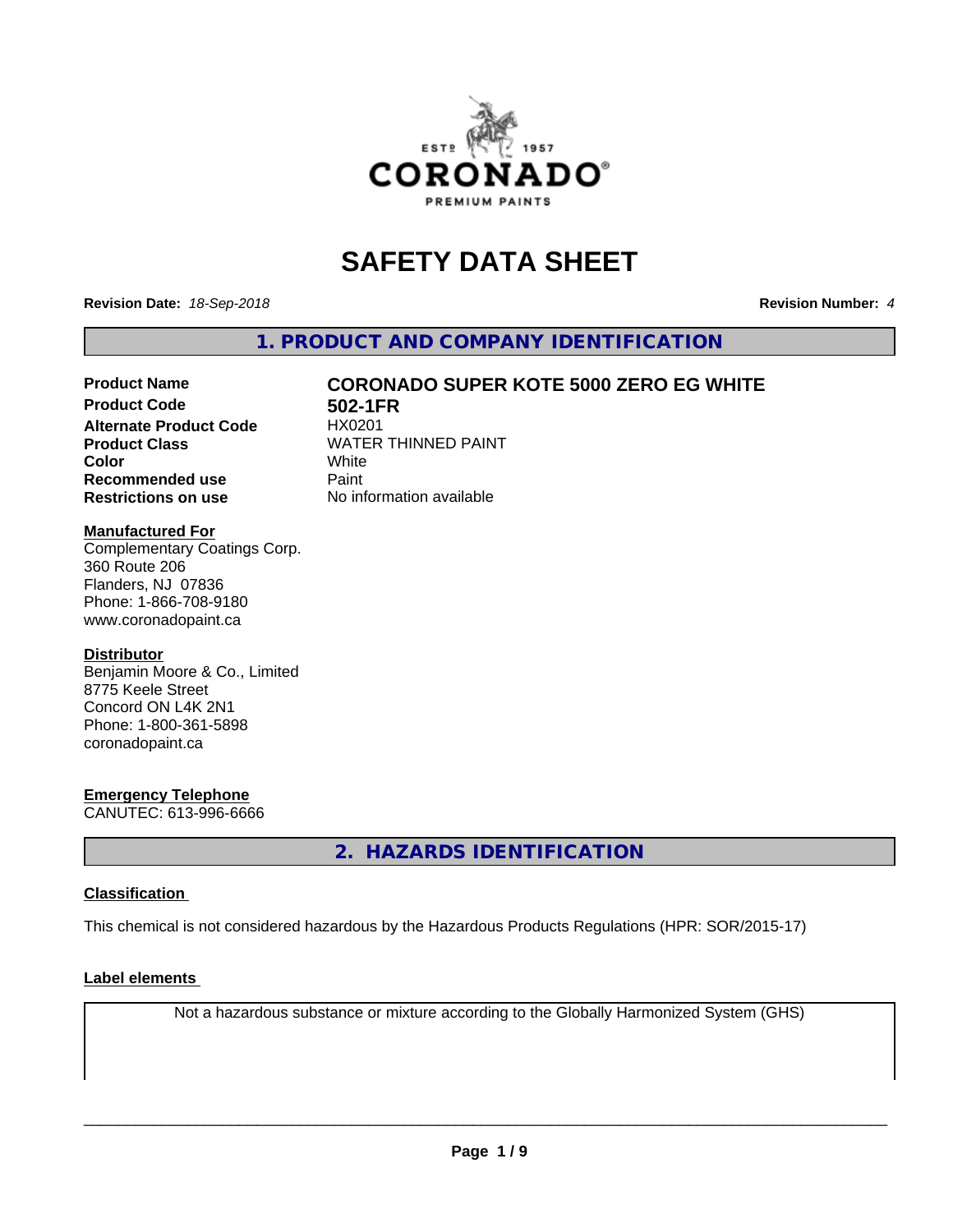**Appearance** liquid **Odor 11** and **Odor 11** and **Odor 11** and **Odor 11** and **Odor Odor 1** and **Odor 1** and **Odor 1** and **Odor 1** and **Odor 1** and **0** and **1 and 1 and 1 and 1 and 1 and 1 a** 

**Other information**

No information available

# **3. COMPOSITION INFORMATION ON COMPONENTS**

\_\_\_\_\_\_\_\_\_\_\_\_\_\_\_\_\_\_\_\_\_\_\_\_\_\_\_\_\_\_\_\_\_\_\_\_\_\_\_\_\_\_\_\_\_\_\_\_\_\_\_\_\_\_\_\_\_\_\_\_\_\_\_\_\_\_\_\_\_\_\_\_\_\_\_\_\_\_\_\_\_\_\_\_\_\_\_\_\_\_\_\_\_

| <b>Chemical name</b> | <b>CAS No.</b> | Weight-%      |
|----------------------|----------------|---------------|
| Titanium dioxide     | 13463-67-7     | 7 - 13%       |
| Barium sulfate       | 7727-43-7      | $5 - 10%$     |
| Limestone            | 1317-65-3      | ' - 5%        |
| Silica, amorphous    | 7631-86-9      | $1 - 5%$      |
| Ammonia              | 7664-41-7      | $0.1 - 0.25%$ |

| 4. FIRST AID MEASURES                  |                                                                                                          |  |  |  |
|----------------------------------------|----------------------------------------------------------------------------------------------------------|--|--|--|
| <b>General Advice</b>                  | No hazards which require special first aid measures.                                                     |  |  |  |
| <b>Eye Contact</b>                     | Rinse thoroughly with plenty of water for at least 15<br>minutes and consult a physician.                |  |  |  |
| <b>Skin Contact</b>                    | Wash off immediately with soap and plenty of water while<br>removing all contaminated clothes and shoes. |  |  |  |
| <b>Inhalation</b>                      | Move to fresh air. If symptoms persist, call a physician.                                                |  |  |  |
| Ingestion                              | Clean mouth with water and afterwards drink plenty of<br>water. Consult a physician if necessary.        |  |  |  |
| <b>Most Important Symptoms/Effects</b> | None known.                                                                                              |  |  |  |
| <b>Notes To Physician</b>              | Treat symptomatically.                                                                                   |  |  |  |

**5. FIRE-FIGHTING MEASURES**

| Use extinguishing measures that are appropriate to local<br>circumstances and the surrounding environment.                                   |
|----------------------------------------------------------------------------------------------------------------------------------------------|
| As in any fire, wear self-contained breathing apparatus<br>pressure-demand, MSHA/NIOSH (approved or equivalent)<br>and full protective gear. |
| Closed containers may rupture if exposed to fire or                                                                                          |
|                                                                                                                                              |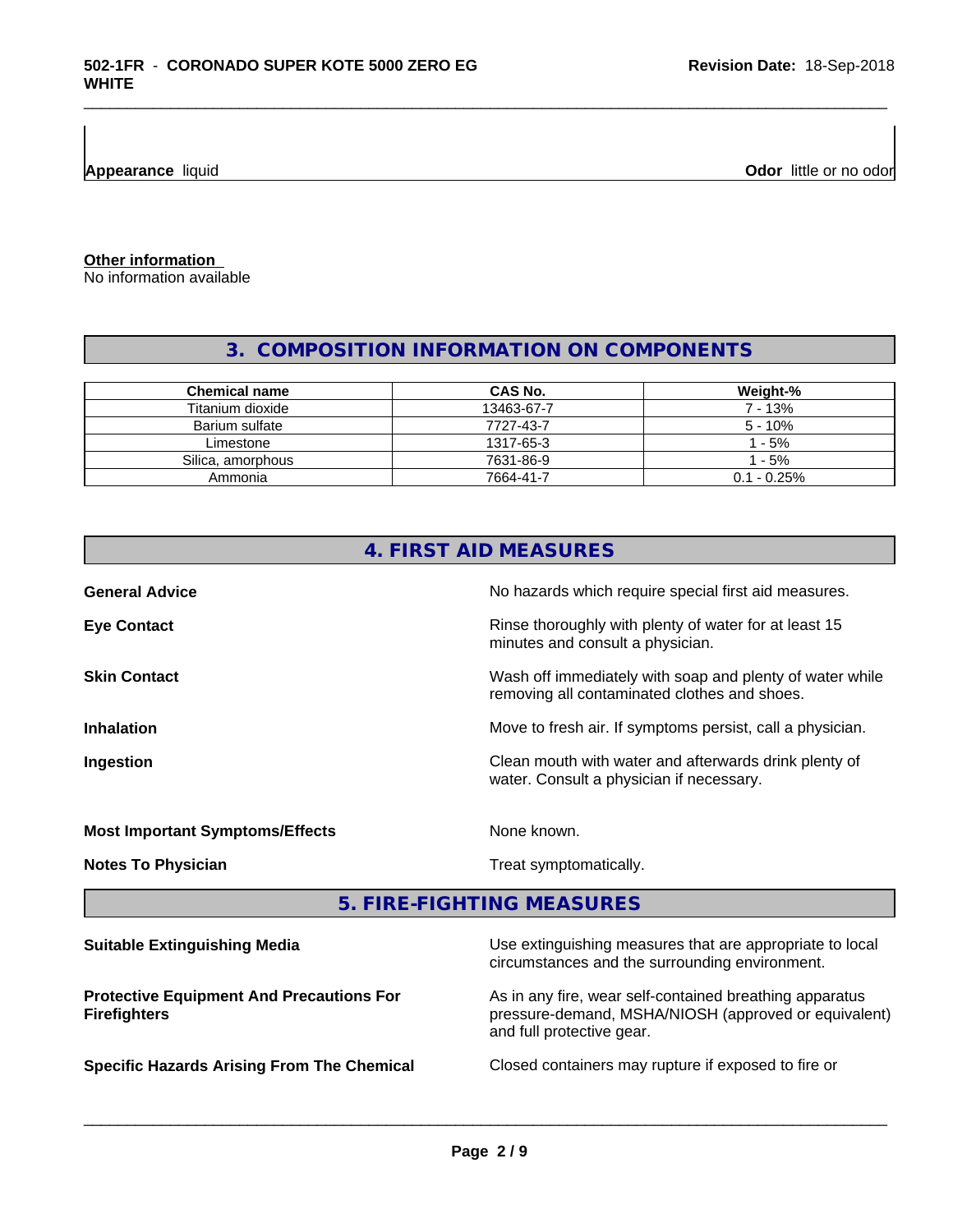|                                                                                  |                        | extreme heat.                                      |                                |
|----------------------------------------------------------------------------------|------------------------|----------------------------------------------------|--------------------------------|
| <b>Sensitivity To Mechanical Impact</b>                                          |                        | No.                                                |                                |
| <b>Sensitivity To Static Discharge</b>                                           |                        | No.                                                |                                |
| <b>Flash Point Data</b><br>Flash Point (°F)<br>Flash Point (°C)<br><b>Method</b> |                        | Not applicable<br>Not applicable<br>Not applicable |                                |
| <b>Flammability Limits In Air</b>                                                |                        |                                                    |                                |
| Lower flammability limit:<br><b>Upper flammability limit:</b>                    |                        | Not applicable<br>Not applicable                   |                                |
| <b>NFPA</b><br>Health: 1                                                         | <b>Flammability: 0</b> | Instability: 0                                     | <b>Special: Not Applicable</b> |
| <b>NFPA Legend</b><br>0 - Not Hazardous                                          |                        |                                                    |                                |

\_\_\_\_\_\_\_\_\_\_\_\_\_\_\_\_\_\_\_\_\_\_\_\_\_\_\_\_\_\_\_\_\_\_\_\_\_\_\_\_\_\_\_\_\_\_\_\_\_\_\_\_\_\_\_\_\_\_\_\_\_\_\_\_\_\_\_\_\_\_\_\_\_\_\_\_\_\_\_\_\_\_\_\_\_\_\_\_\_\_\_\_\_

- 1 Slightly
- 2 Moderate
- 3 High
- 4 Severe

*The ratings assigned are only suggested ratings, the contractor/employer has ultimate responsibilities for NFPA ratings where this system is used.*

*Additional information regarding the NFPA rating system is available from the National Fire Protection Agency (NFPA) at www.nfpa.org.*

# **6. ACCIDENTAL RELEASE MEASURES**

| <b>Personal Precautions</b>      | Avoid contact with skin, eyes and clothing. Ensure<br>adequate ventilation.                          |
|----------------------------------|------------------------------------------------------------------------------------------------------|
| <b>Other Information</b>         | Prevent further leakage or spillage if safe to do so.                                                |
| <b>Environmental precautions</b> | See Section 12 for additional Ecological Information.                                                |
| <b>Methods for Cleaning Up</b>   | Soak up with inert absorbent material. Sweep up and<br>shovel into suitable containers for disposal. |

# **7. HANDLING AND STORAGE**

| <b>Handling</b> |  |
|-----------------|--|
|                 |  |

**Handling** Avoid contact with skin, eyes and clothing. Avoid breathing vapors, spray mists or sanding dust. In case of insufficient ventilation, wear suitable respiratory equipment.

**Storage Keep container tightly closed. Keep out of the reach of Keep** container tightly closed. Keep out of the reach of children.

**Incompatible Materials Incompatible Materials No information available** 

 $\overline{\phantom{a}}$  ,  $\overline{\phantom{a}}$  ,  $\overline{\phantom{a}}$  ,  $\overline{\phantom{a}}$  ,  $\overline{\phantom{a}}$  ,  $\overline{\phantom{a}}$  ,  $\overline{\phantom{a}}$  ,  $\overline{\phantom{a}}$  ,  $\overline{\phantom{a}}$  ,  $\overline{\phantom{a}}$  ,  $\overline{\phantom{a}}$  ,  $\overline{\phantom{a}}$  ,  $\overline{\phantom{a}}$  ,  $\overline{\phantom{a}}$  ,  $\overline{\phantom{a}}$  ,  $\overline{\phantom{a}}$ 

# **8. EXPOSURE CONTROLS/PERSONAL PROTECTION**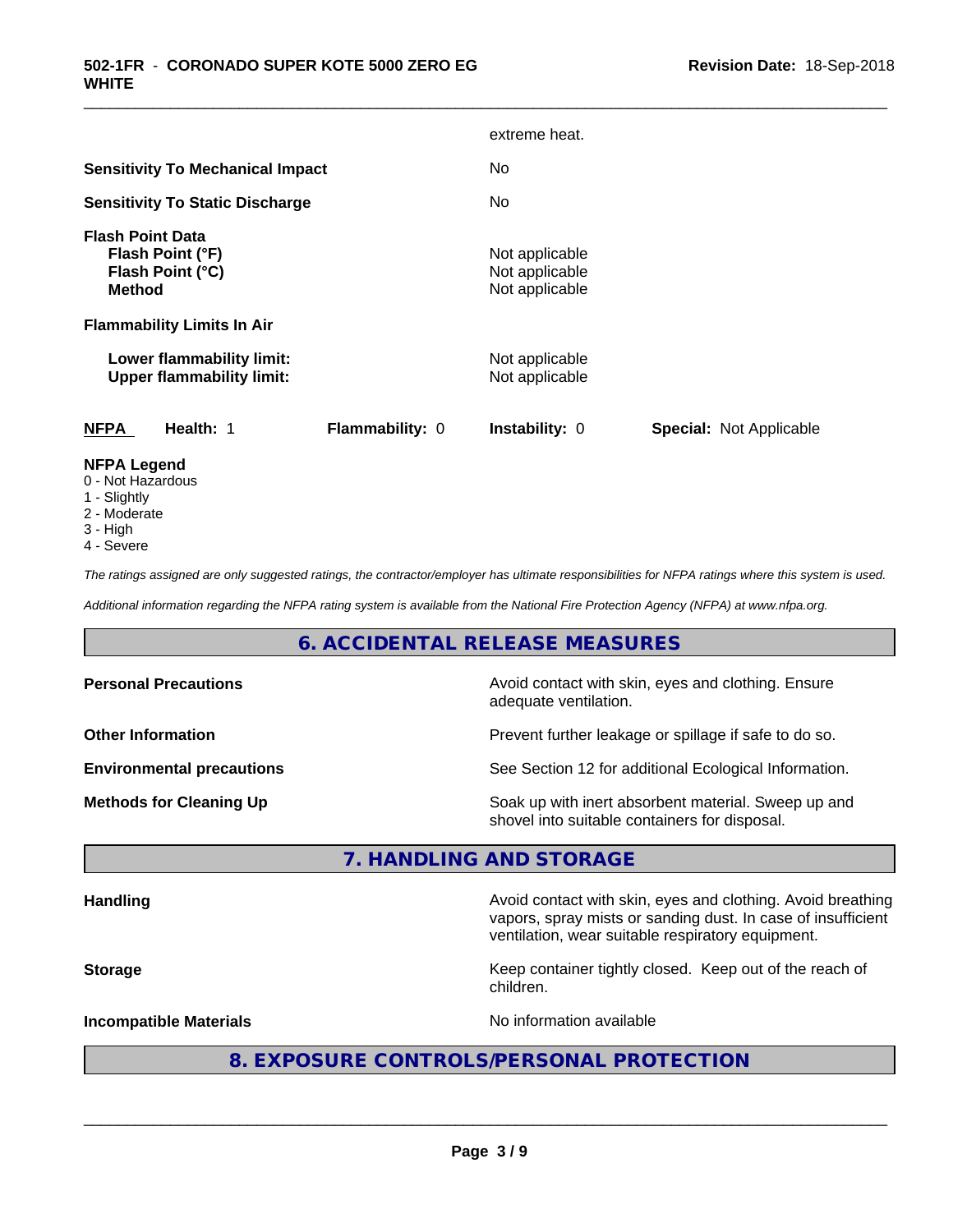# **Exposure Limits**

| <b>Chemical name</b> | <b>ACGIH TLV</b>         | <b>Alberta</b>             | <b>British Columbia</b>    | <b>Ontario</b>    | Quebec                        |
|----------------------|--------------------------|----------------------------|----------------------------|-------------------|-------------------------------|
| Titanium dioxide     | 10 mg/m $3$ - TWA        | 10 mg/m $3$ - TWA          | 10 mg/m $3$ - TWA          | 10 mg/m $3$ - TWA | 10 mg/m $3$ - TWAEV           |
|                      |                          |                            | $3 \text{ mg/m}^3$ - TWA   |                   |                               |
| Barium sulfate       | $5 \text{ mg/m}^3$ - TWA | 10 mg/m <sup>3</sup> - TWA | 10 mg/m $3$ - TWA          | 10 mg/m $3$ - TWA | 10 mg/m $3$ - TWAEV           |
|                      |                          |                            | $3 \text{ mg/m}^3$ - TWA   |                   | $5 \text{ mg/m}^3$ - TWAEV    |
| Limestone            | N/E                      | 10 mg/m $3$ - TWA          | 10 mg/m $3$ - TWA          | N/E               | 10 mg/m $3$ - TWAEV           |
|                      |                          |                            | $3 \text{ mg/m}^3$ - TWA   |                   |                               |
|                      |                          |                            | $20 \text{ mg/m}^3$ - STEL |                   |                               |
| Ammonia              | 25 ppm - TWA             | 25 ppm - TWA               | 25 ppm - TWA               | 25 ppm - TWA      | 25 ppm - TWAEV                |
|                      | 35 ppm - STEL            | 17 mg/m $3$ - TWA          | 35 ppm - STEL              | 35 ppm - STEL     | 17 $mq/m3$ - TWAEV            |
|                      |                          | 35 ppm - STEL              |                            |                   | 35 ppm - STEV                 |
|                      |                          | $24 \text{ ma/m}^3$ - STEL |                            |                   | $24$ mg/m <sup>3</sup> - STEV |

\_\_\_\_\_\_\_\_\_\_\_\_\_\_\_\_\_\_\_\_\_\_\_\_\_\_\_\_\_\_\_\_\_\_\_\_\_\_\_\_\_\_\_\_\_\_\_\_\_\_\_\_\_\_\_\_\_\_\_\_\_\_\_\_\_\_\_\_\_\_\_\_\_\_\_\_\_\_\_\_\_\_\_\_\_\_\_\_\_\_\_\_\_

**Legend**

ACGIH - American Conference of Governmental Industrial Hygienists Alberta - Alberta Occupational Exposure Limits British Columbia - British Columbia Occupational Exposure Limits Ontario - Ontario Occupational Exposure Limits Quebec - Quebec Occupational Exposure Limits N/E - Not established

# **Personal Protective Equipment**

# **Engineering Measures Ensure** Ensure adequate ventilation, especially in confined areas.

**Eye/Face Protection** Safety glasses with side-shields. **Skin Protection Protection Protective gloves and impervious clothing. Respiratory Protection In case of insufficient ventilation wear suitable respiratory** equipment.

**Hygiene Measures Avoid contact with skin, eyes and clothing. Remove and Avoid contact with skin, eyes and clothing. Remove and** wash contaminated clothing before re-use. Wash thoroughly after handling.

# **9. PHYSICAL AND CHEMICAL PROPERTIES**

| Appearance                        | liquid                   |
|-----------------------------------|--------------------------|
| Odor                              | little or no odor        |
| <b>Odor Threshold</b>             | No information available |
| Density (Ibs/gal)                 | $10.6 - 11.0$            |
| <b>Specific Gravity</b>           | $1.27 - 1.32$            |
| рH                                | No information available |
| <b>Viscosity (cps)</b>            | No information available |
| Solubility(ies)                   | No information available |
| <b>Water solubility</b>           | No information available |
| <b>Evaporation Rate</b>           | No information available |
| Vapor pressure @20 °C (kPa)       | No information available |
| Vapor density                     | No information available |
| Wt. % Solids                      | 45 - 55                  |
| Vol. % Solids                     | $30 - 40$                |
| Wt. % Volatiles                   | 45 - 55                  |
| Vol. % Volatiles                  | $60 - 70$                |
| <b>VOC Regulatory Limit (g/L)</b> | < 5                      |
| <b>Boiling Point (°F)</b>         | 212                      |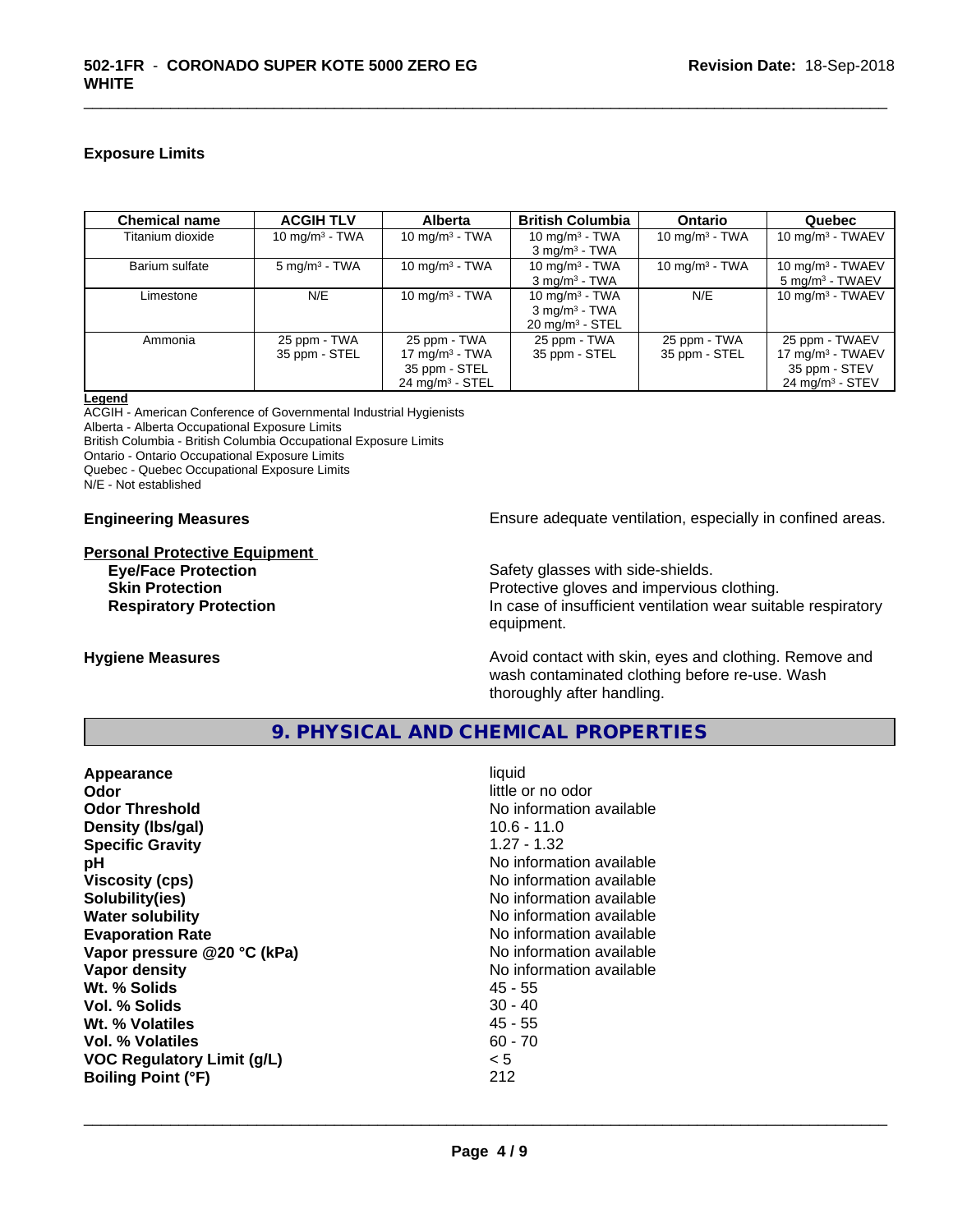| <b>Boiling Point (°C)</b>            | 100                      |
|--------------------------------------|--------------------------|
| <b>Freezing Point (°F)</b>           | 32                       |
| <b>Freezing Point (°C)</b>           | 0                        |
| Flash Point (°F)                     | Not applicable           |
| Flash Point (°C)                     | Not applicable           |
| <b>Method</b>                        | Not applicable           |
| Flammability (solid, gas)            | Not applicable           |
| <b>Upper flammability limit:</b>     | Not applicable           |
| Lower flammability limit:            | Not applicable           |
| <b>Autoignition Temperature (°F)</b> | No information available |
| <b>Autoignition Temperature (°C)</b> | No information available |
| Decomposition Temperature (°F)       | No information available |
| Decomposition Temperature (°C)       | No information available |
| <b>Partition coefficient</b>         | No information available |

\_\_\_\_\_\_\_\_\_\_\_\_\_\_\_\_\_\_\_\_\_\_\_\_\_\_\_\_\_\_\_\_\_\_\_\_\_\_\_\_\_\_\_\_\_\_\_\_\_\_\_\_\_\_\_\_\_\_\_\_\_\_\_\_\_\_\_\_\_\_\_\_\_\_\_\_\_\_\_\_\_\_\_\_\_\_\_\_\_\_\_\_\_

# **10. STABILITY AND REACTIVITY**

**Hazardous Decomposition Products** None under normal use.

**Reactivity** Not Applicable

**Chemical Stability Chemical Stability** Stable under normal conditions.

**Conditions to avoid Conditions reading**.

**Incompatible Materials No materials** No materials to be especially mentioned.

**Possibility of hazardous reactions** None under normal conditions of use.

# **11. TOXICOLOGICAL INFORMATION**

| <b>Product Information</b><br>Information on likely routes of exposure                     |                                                                                                                                                |
|--------------------------------------------------------------------------------------------|------------------------------------------------------------------------------------------------------------------------------------------------|
| <b>Principal Routes of Exposure</b>                                                        | Eye contact, skin contact and inhalation.                                                                                                      |
| <b>Acute Toxicity</b><br><b>Product Information</b>                                        | No information available                                                                                                                       |
| Symptoms related to the physical, chemical and toxicological characteristics               |                                                                                                                                                |
| <b>Symptoms</b>                                                                            | No information available                                                                                                                       |
| Delayed and immediate effects as well as chronic effects from short and long-term exposure |                                                                                                                                                |
| Eye contact<br>Skin contact                                                                | May cause slight irritation<br>Substance may cause slight skin irritation. Prolonged or<br>repeated contact may dry skin and cause irritation. |
| Inhalation<br>Ingestion                                                                    | May cause irritation of respiratory tract.<br>Ingestion may cause gastrointestinal irritation, nausea,<br>vomiting and diarrhea.               |
| Sensitization                                                                              | No information available.                                                                                                                      |
|                                                                                            |                                                                                                                                                |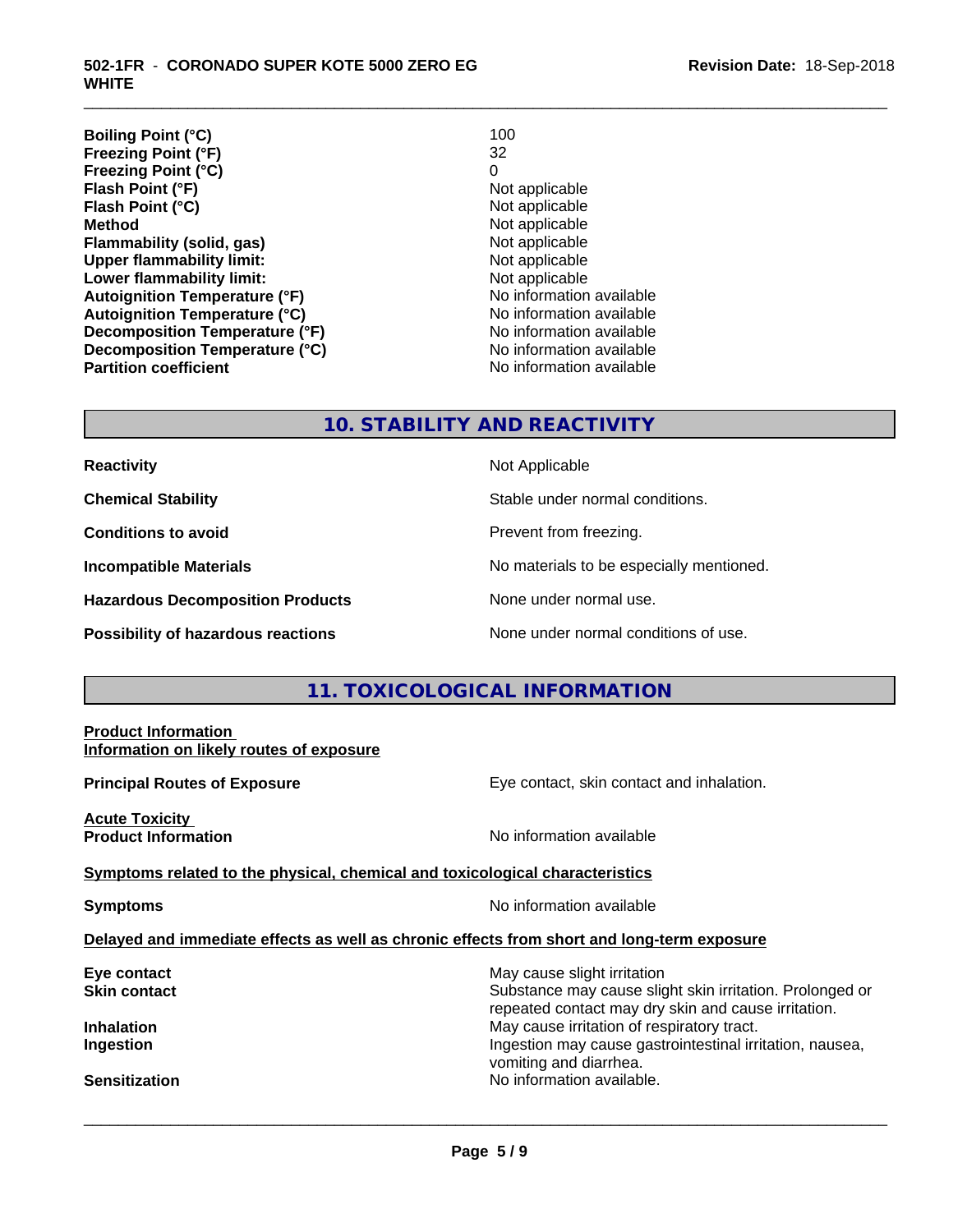No information available. No information available. **No information available.** No information available. No information available. **STOT - single exposure** No information available. **STOT - repeated exposure** No information available. No information available. No information available.

\_\_\_\_\_\_\_\_\_\_\_\_\_\_\_\_\_\_\_\_\_\_\_\_\_\_\_\_\_\_\_\_\_\_\_\_\_\_\_\_\_\_\_\_\_\_\_\_\_\_\_\_\_\_\_\_\_\_\_\_\_\_\_\_\_\_\_\_\_\_\_\_\_\_\_\_\_\_\_\_\_\_\_\_\_\_\_\_\_\_\_\_\_

#### **Numerical measures of toxicity**

**The following values are calculated based on chapter 3.1 of the GHS document**

| <b>ATEmix (oral)</b>          | 6056 mg/ka |
|-------------------------------|------------|
| <b>ATEmix (dermal)</b>        | 147821     |
| ATEmix (inhalation-dust/mist) | 20.4 mg/L  |

**Component Information**

Titanium dioxide LD50 Oral: > 10000 mg/kg (Rat) Barium sulfate LD50 Oral: > 5,000 g/kg (Rat) vendor data Silica, amorphous LD50 Oral: > 5000 mg/kg (Rat) LD50 Dermal: 2,000 mg/kg (Rabbit) LC50 Inhalation (Dust): > 2 mg/L Ammonia LC50 Inhalation (Vapor): 2000 ppm (Rat, 4 hr.)

# **Chronic Toxicity**

# **Carcinogenicity**

*The information below indicateswhether each agency has listed any ingredient as a carcinogen:.*

| <b>Chemical name</b> | <b>IARC</b>                        | <b>NTP</b> |
|----------------------|------------------------------------|------------|
|                      | 2B<br>Possible Human<br>Carcinogen |            |
| 'Titanium<br>dioxide |                                    |            |

• Although IARC has classified titanium dioxide as possibly carcinogenic to humans (2B), their summary concludes: "No significant exposure to titanium dioxide is thought to occur during the use of products in which titanium dioxide is bound to other materials, such as paint."

#### **Legend**

IARC - International Agency for Research on Cancer NTP - National Toxicity Program OSHA - Occupational Safety & Health Administration

**12. ECOLOGICAL INFORMATION**

# **Ecotoxicity Effects**

The environmental impact of this product has not been fully investigated.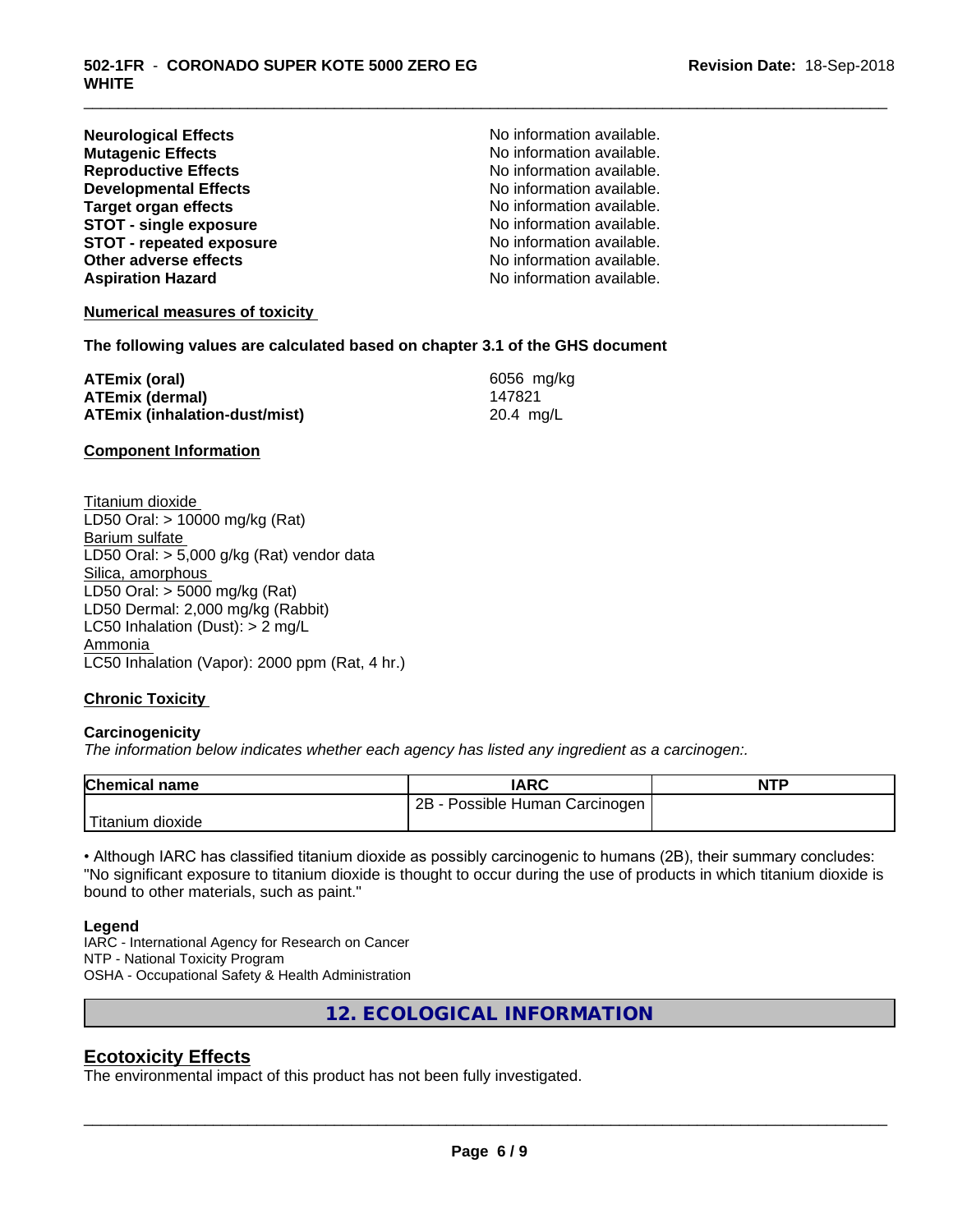\_\_\_\_\_\_\_\_\_\_\_\_\_\_\_\_\_\_\_\_\_\_\_\_\_\_\_\_\_\_\_\_\_\_\_\_\_\_\_\_\_\_\_\_\_\_\_\_\_\_\_\_\_\_\_\_\_\_\_\_\_\_\_\_\_\_\_\_\_\_\_\_\_\_\_\_\_\_\_\_\_\_\_\_\_\_\_\_\_\_\_\_\_

# **Product Information**

# **Acute Toxicity to Fish**

No information available

# **Acute Toxicity to Aquatic Invertebrates**

No information available

#### **Acute Toxicity to Aquatic Plants**

No information available

# **Persistence / Degradability**

No information available.

# **Bioaccumulation**

There is no data for this product.

# **Mobility in Environmental Media**

No information available.

#### **Ozone**

No information available

# **Component Information**

# **Acute Toxicity to Fish**

Titanium dioxide  $LC50:$  > 1000 mg/L (Fathead Minnow - 96 hr.)

# **Acute Toxicity to Aquatic Invertebrates**

No information available

# **Acute Toxicity to Aquatic Plants**

No information available

# **13. DISPOSAL CONSIDERATIONS**

**Waste Disposal Method Dispose of in accordance with federal, state, provincial,** and local regulations. Local requirements may vary, consult your sanitation department or state-designated environmental protection agency for more disposal options.

# **14. TRANSPORT INFORMATION**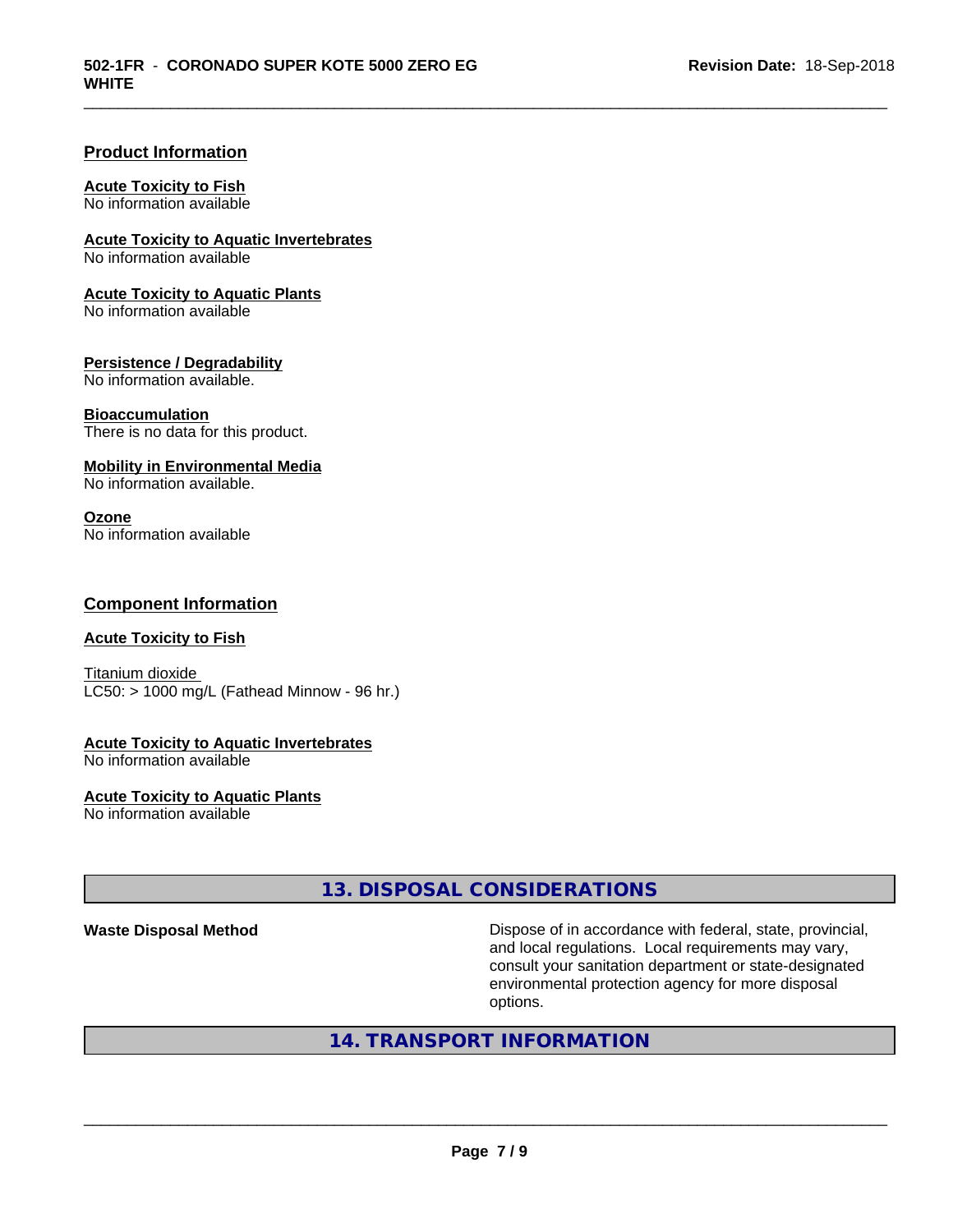| <b>TDG</b>         | Not regulated |
|--------------------|---------------|
| <b>ICAO / IATA</b> | Not regulated |
| <b>IMDG / IMO</b>  | Not regulated |

# **15. REGULATORY INFORMATION**

\_\_\_\_\_\_\_\_\_\_\_\_\_\_\_\_\_\_\_\_\_\_\_\_\_\_\_\_\_\_\_\_\_\_\_\_\_\_\_\_\_\_\_\_\_\_\_\_\_\_\_\_\_\_\_\_\_\_\_\_\_\_\_\_\_\_\_\_\_\_\_\_\_\_\_\_\_\_\_\_\_\_\_\_\_\_\_\_\_\_\_\_\_

# **International Inventories**

| <b>TSCA: United States</b> | Yes - All components are listed or exempt. |
|----------------------------|--------------------------------------------|
| <b>DSL: Canada</b>         | Yes - All components are listed or exempt. |

# **National Pollutant Release Inventory (NPRI)**

#### **NPRI Parts 1- 4**

This product contains the following Parts 1-4 NPRI chemicals:

|           | Weight-%<br><b>NPRI Parts 1-4</b> |
|-----------|-----------------------------------|
| 7664-41-7 | 0.25%                             |
| Ammonia   | ∟ısted                            |

#### **NPRI Part 5**

This product contains the following NPRI Part 5 Chemicals:

*None*

# **WHMIS Regulatory Status**

This product has been classified in accordance with the hazard criteria of the Hazardous Products Regulations (HPR) and the SDS contains all the information required by the HPR.

| <b>16. OTHER INFORMATION</b>                                                                                                                                                                                |           |                                                                            |                      |                                                                                                                                               |  |
|-------------------------------------------------------------------------------------------------------------------------------------------------------------------------------------------------------------|-----------|----------------------------------------------------------------------------|----------------------|-----------------------------------------------------------------------------------------------------------------------------------------------|--|
| HMIS -                                                                                                                                                                                                      | Health: 1 | <b>Flammability: 0</b>                                                     | <b>Reactivity: 0</b> | $PPE: -$                                                                                                                                      |  |
| <b>HMIS Legend</b><br>0 - Minimal Hazard<br>1 - Slight Hazard<br>2 - Moderate Hazard<br>3 - Serious Hazard<br>4 - Severe Hazard<br>* - Chronic Hazard<br>present under the actual normal conditions of use. |           | X - Consult your supervisor or S.O.P. for "Special" handling instructions. |                      | Note: The PPE rating has intentionally been left blank. Choose appropriate PPE that will protect employees from the hazards the material will |  |

*Caution: HMISÒ ratings are based on a 0-4 rating scale, with 0 representing minimal hazards or risks, and 4 representing significant hazards or risks. Although HMISÒ ratings are not required on MSDSs under 29 CFR 1910.1200, the preparer, has chosen to provide them. HMISÒ ratings are to be used only in conjunction with a fully implemented HMISÒ program by workers who have received appropriate HMISÒ training. HMISÒ is a*